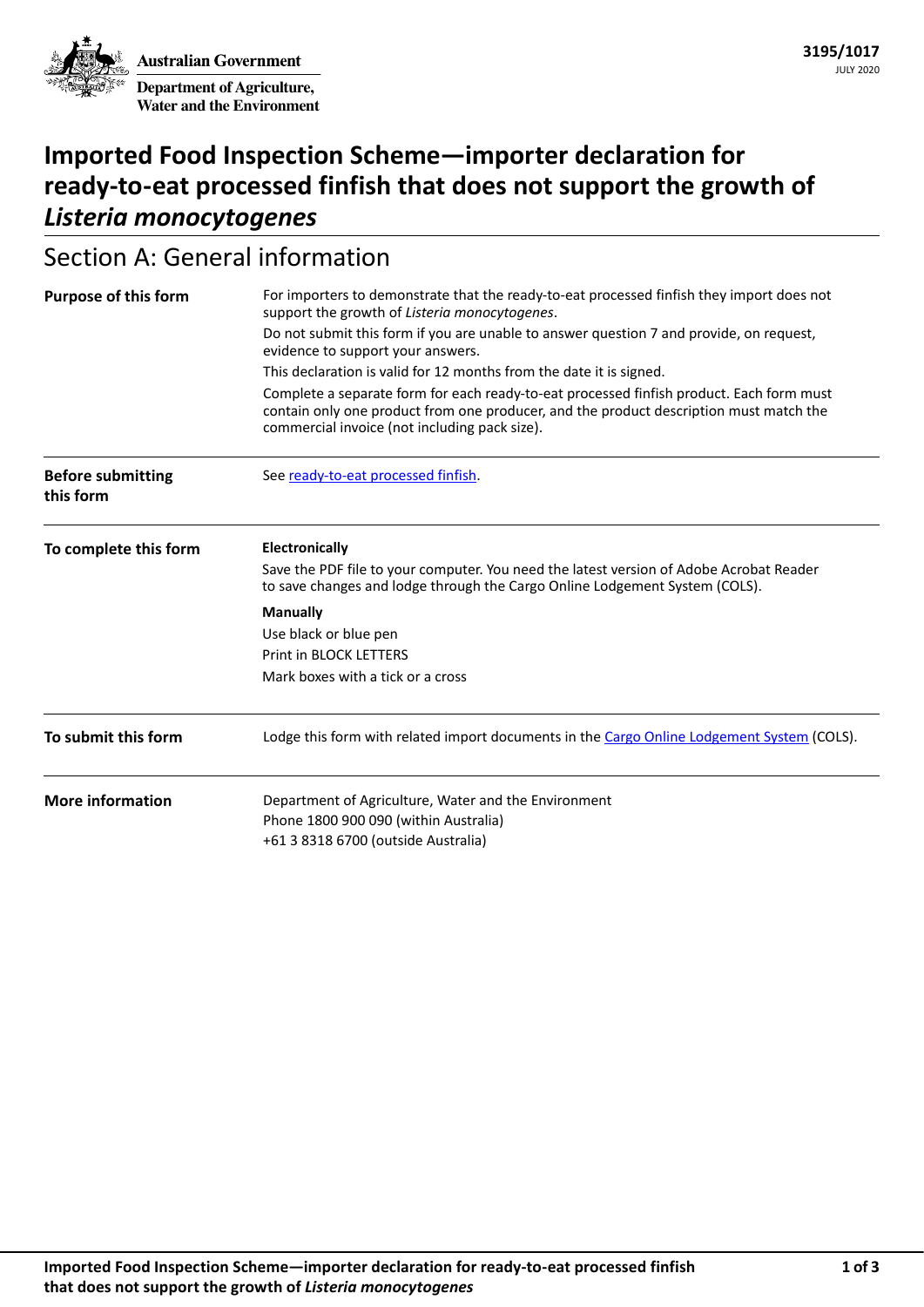### Section B: Importer

#### **1 Business name (legal entity name)**

**2 ICS importer code**

#### **3 Person authorised to sign this form**

| Given name(s)                  | Family name |
|--------------------------------|-------------|
|                                |             |
|                                |             |
| Work phone (include area code) |             |
|                                |             |
|                                |             |
| Email                          |             |
|                                |             |
|                                |             |

## Section C: Product details

Complete a separate form for each producer of each ready-to-eat processed finfish product as it is described on the commercial invoice (not including pack size).

#### **4 Description of the ready-to-eat processed finfish product as it is described on the commercial invoice**

#### **5 ICS producer code**

**6 Name of establishment where finfish was produced**

**7 Indicate that you can provide, on request, information confirming that:**

#### **Select one answer**

|  | The finfish has a pH less than 4.4 regardless of water activity.      |
|--|-----------------------------------------------------------------------|
|  | The finfish has a water activity less than 0.92 regardless of pH      |
|  | <b>The finfish has a pH less than 5.0 in combination with a water</b> |

**The fingile final 5.0 in combination with a water activity of less than 0.94.** 

**The finfish has a refrigerated shelf life no greater than 5 days (includes frozen finfish that has a refrigerated shelf life of no greater than 5 days once thawed).**

**The finfish is frozen (stored and sold frozen to be thawed by the consumer immediately before consumption).**

**You can validate that the level of** *Listeria monocytogenes* **will not increase by greater than 0.5 log cfu/g over the stated shelf life of the finfish.**

**You can validate that the level of** *Listeria monocytogenes* **will not exceed 100 cfu/g within the finfish's stated shelf life. This option only applies to finfish that has not received a listericidal process during manufacture (for example, cold smoked salmon).**